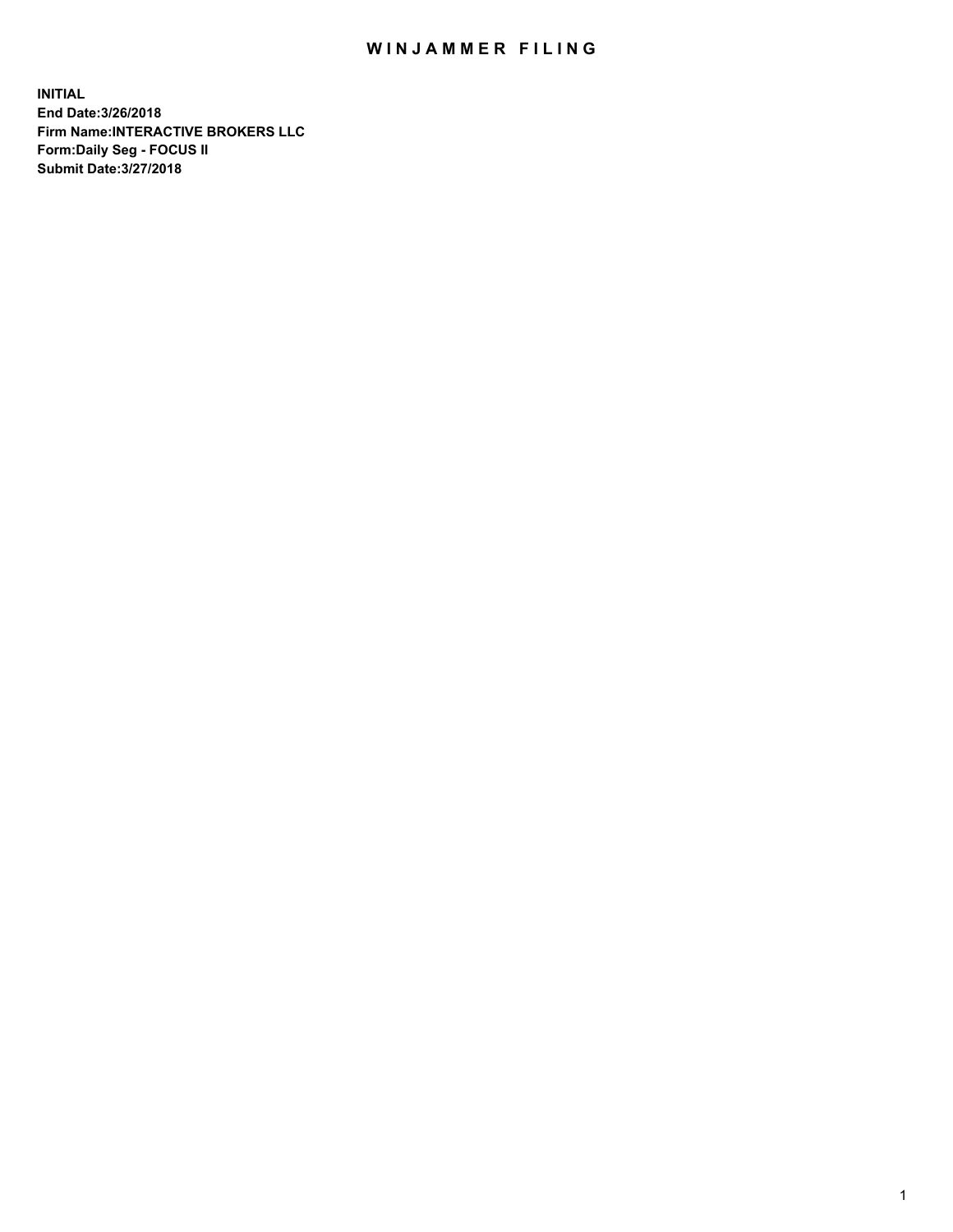## **INITIAL End Date:3/26/2018 Firm Name:INTERACTIVE BROKERS LLC Form:Daily Seg - FOCUS II Submit Date:3/27/2018 Daily Segregation - Cover Page**

| Name of Company<br><b>Contact Name</b><br><b>Contact Phone Number</b><br><b>Contact Email Address</b>                                                                                                                                                                                                                          | <b>INTERACTIVE BROKERS LLC</b><br>James Menicucci<br>203-618-8085<br>jmenicucci@interactivebrokers.c<br>om |
|--------------------------------------------------------------------------------------------------------------------------------------------------------------------------------------------------------------------------------------------------------------------------------------------------------------------------------|------------------------------------------------------------------------------------------------------------|
| FCM's Customer Segregated Funds Residual Interest Target (choose one):<br>a. Minimum dollar amount: ; or<br>b. Minimum percentage of customer segregated funds required:%; or<br>c. Dollar amount range between: and; or<br>d. Percentage range of customer segregated funds required between:% and%.                          | $\overline{\mathbf{0}}$<br>0<br>155,000,000 245,000,000<br>0 <sub>0</sub>                                  |
| FCM's Customer Secured Amount Funds Residual Interest Target (choose one):<br>a. Minimum dollar amount: ; or<br>b. Minimum percentage of customer secured funds required:%; or<br>c. Dollar amount range between: and; or<br>d. Percentage range of customer secured funds required between:% and%.                            | $\overline{\mathbf{0}}$<br>$\overline{\mathbf{0}}$<br>80,000,000 120,000,000<br>00                         |
| FCM's Cleared Swaps Customer Collateral Residual Interest Target (choose one):<br>a. Minimum dollar amount: ; or<br>b. Minimum percentage of cleared swaps customer collateral required:% ; or<br>c. Dollar amount range between: and; or<br>d. Percentage range of cleared swaps customer collateral required between:% and%. | $\overline{\mathbf{0}}$<br>$\overline{\mathbf{0}}$<br>0 <sub>0</sub><br><u>00</u>                          |

Attach supporting documents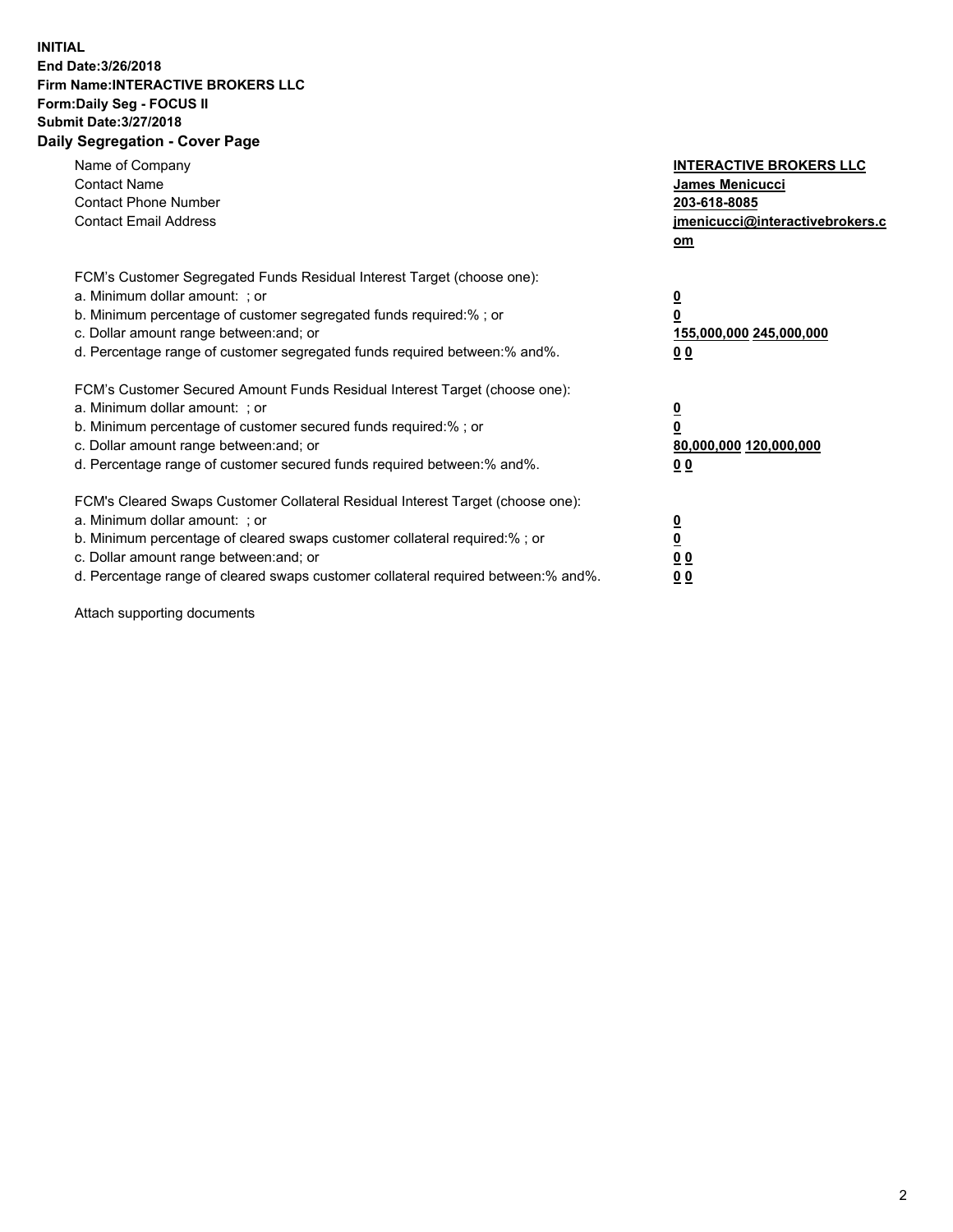## **INITIAL End Date:3/26/2018 Firm Name:INTERACTIVE BROKERS LLC Form:Daily Seg - FOCUS II Submit Date:3/27/2018 Daily Segregation - Secured Amounts**

|     | Daily Segregation - Secured Announts                                                                       |                                    |
|-----|------------------------------------------------------------------------------------------------------------|------------------------------------|
|     | Foreign Futures and Foreign Options Secured Amounts                                                        |                                    |
|     | Amount required to be set aside pursuant to law, rule or regulation of a foreign                           | $0$ [7305]                         |
|     | government or a rule of a self-regulatory organization authorized thereunder                               |                                    |
| 1.  | Net ledger balance - Foreign Futures and Foreign Option Trading - All Customers                            |                                    |
|     | A. Cash                                                                                                    | 444,757,628 [7315]                 |
|     | B. Securities (at market)                                                                                  | $0$ [7317]                         |
| 2.  | Net unrealized profit (loss) in open futures contracts traded on a foreign board of trade                  | $-16,778,863$ [7325]               |
| 3.  | Exchange traded options                                                                                    |                                    |
|     | a. Market value of open option contracts purchased on a foreign board of trade                             | 157,094 [7335]                     |
|     | b. Market value of open contracts granted (sold) on a foreign board of trade                               | -120,079 [7337]                    |
| 4.  | Net equity (deficit) (add lines 1.2. and 3.)                                                               | 428,015,780 [7345]                 |
| 5.  | Account liquidating to a deficit and account with a debit balances - gross amount                          | 2,406 [7351]                       |
|     | Less: amount offset by customer owned securities                                                           | 0 [7352] 2,406 [7354]              |
| 6.  | Amount required to be set aside as the secured amount - Net Liquidating Equity                             | 428,018,186 [7355]                 |
|     | Method (add lines 4 and 5)                                                                                 |                                    |
| 7.  | Greater of amount required to be set aside pursuant to foreign jurisdiction (above) or line                | 428,018,186 [7360]                 |
|     | 6.                                                                                                         |                                    |
|     | FUNDS DEPOSITED IN SEPARATE REGULATION 30.7 ACCOUNTS                                                       |                                    |
| 1.  | Cash in banks                                                                                              |                                    |
|     | A. Banks located in the United States                                                                      | 73,753,839 [7500]                  |
|     | B. Other banks qualified under Regulation 30.7                                                             | 0 [7520] 73,753,839 [7530]         |
| 2.  | Securities                                                                                                 |                                    |
|     | A. In safekeeping with banks located in the United States                                                  | 363,228,260 [7540]                 |
|     | B. In safekeeping with other banks qualified under Regulation 30.7                                         | 0 [7560] 363,228,260 [7570]        |
| 3.  | Equities with registered futures commission merchants                                                      |                                    |
|     | A. Cash                                                                                                    | $0$ [7580]                         |
|     | <b>B.</b> Securities                                                                                       | $0$ [7590]                         |
|     | C. Unrealized gain (loss) on open futures contracts                                                        | $0$ [7600]                         |
|     | D. Value of long option contracts                                                                          | $0$ [7610]                         |
|     | E. Value of short option contracts                                                                         |                                    |
| 4.  | Amounts held by clearing organizations of foreign boards of trade                                          | 0 [7615] 0 [7620]                  |
|     | A. Cash                                                                                                    |                                    |
|     | <b>B.</b> Securities                                                                                       | $0$ [7640]                         |
|     |                                                                                                            | $0$ [7650]                         |
|     | C. Amount due to (from) clearing organization - daily variation                                            | $0$ [7660]                         |
|     | D. Value of long option contracts                                                                          | 0 [7670]                           |
|     | E. Value of short option contracts                                                                         | 0 [7675] 0 [7680]                  |
| 5.  | Amounts held by members of foreign boards of trade                                                         |                                    |
|     | A. Cash                                                                                                    | 115,263,793 [7700]                 |
|     | <b>B.</b> Securities                                                                                       | $0$ [7710]                         |
|     | C. Unrealized gain (loss) on open futures contracts                                                        | -5,651,539 [7720]                  |
|     | D. Value of long option contracts                                                                          | 157,094 [7730]                     |
|     | E. Value of short option contracts                                                                         | -120,079 [7735] 109,649,269 [7740] |
| 6.  | Amounts with other depositories designated by a foreign board of trade                                     | 0 [7760]                           |
| 7.  | Segregated funds on hand                                                                                   | $0$ [7765]                         |
| 8.  | Total funds in separate section 30.7 accounts                                                              | 546,631,368 [7770]                 |
| 9.  | Excess (deficiency) Set Aside for Secured Amount (subtract line 7 Secured Statement<br>Page 1 from Line 8) | 118,613,182 [7380]                 |
| 10. | Management Target Amount for Excess funds in separate section 30.7 accounts                                | 80,000,000 [7780]                  |
| 11. | Excess (deficiency) funds in separate 30.7 accounts over (under) Management Target                         | 38,613,182 [7785]                  |
|     |                                                                                                            |                                    |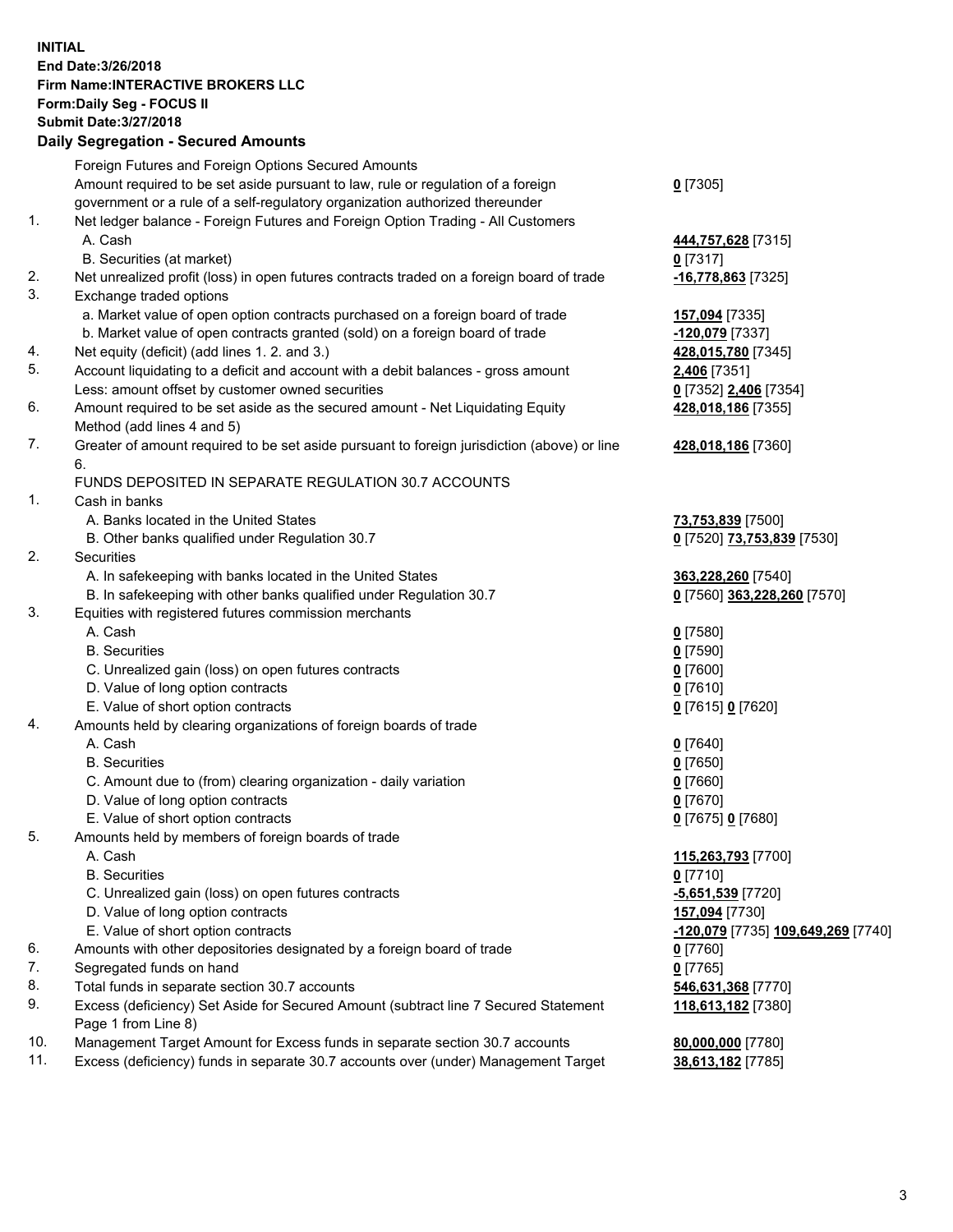**INITIAL End Date:3/26/2018 Firm Name:INTERACTIVE BROKERS LLC Form:Daily Seg - FOCUS II Submit Date:3/27/2018 Daily Segregation - Segregation Statement** SEGREGATION REQUIREMENTS(Section 4d(2) of the CEAct) 1. Net ledger balance A. Cash **4,308,716,584** [7010] B. Securities (at market) **0** [7020] 2. Net unrealized profit (loss) in open futures contracts traded on a contract market **50,082,626** [7030] 3. Exchange traded options A. Add market value of open option contracts purchased on a contract market **218,587,954** [7032] B. Deduct market value of open option contracts granted (sold) on a contract market **-281,216,107** [7033] 4. Net equity (deficit) (add lines 1, 2 and 3) **4,296,171,057** [7040] 5. Accounts liquidating to a deficit and accounts with debit balances - gross amount **308,883** [7045] Less: amount offset by customer securities **0** [7047] **308,883** [7050] 6. Amount required to be segregated (add lines 4 and 5) **4,296,479,940** [7060] FUNDS IN SEGREGATED ACCOUNTS 7. Deposited in segregated funds bank accounts A. Cash **677,350,097** [7070] B. Securities representing investments of customers' funds (at market) **2,663,238,695** [7080] C. Securities held for particular customers or option customers in lieu of cash (at market) **0** [7090] 8. Margins on deposit with derivatives clearing organizations of contract markets A. Cash **13,357,078** [7100] B. Securities representing investments of customers' funds (at market) **1,224,216,066** [7110] C. Securities held for particular customers or option customers in lieu of cash (at market) **0** [7120] 9. Net settlement from (to) derivatives clearing organizations of contract markets **-13,358,574** [7130] 10. Exchange traded options A. Value of open long option contracts **218,343,048** [7132] B. Value of open short option contracts **-281,168,950** [7133] 11. Net equities with other FCMs A. Net liquidating equity **0** [7140] B. Securities representing investments of customers' funds (at market) **0** [7160] C. Securities held for particular customers or option customers in lieu of cash (at market) **0** [7170] 12. Segregated funds on hand **0** [7150] 13. Total amount in segregation (add lines 7 through 12) **4,501,977,460** [7180] 14. Excess (deficiency) funds in segregation (subtract line 6 from line 13) **205,497,520** [7190] 15. Management Target Amount for Excess funds in segregation **155,000,000** [7194]

16. Excess (deficiency) funds in segregation over (under) Management Target Amount Excess

**50,497,520** [7198]